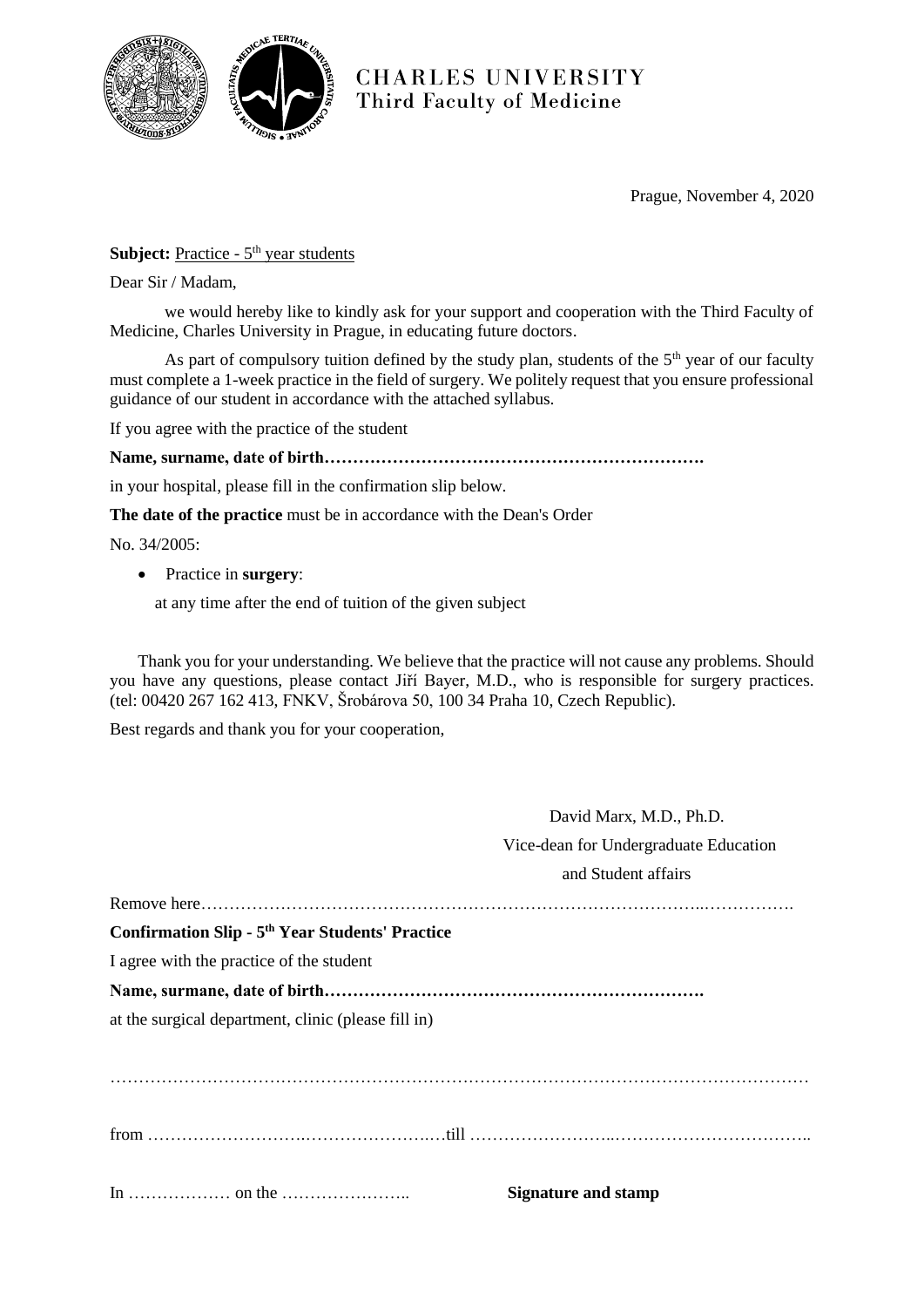

**CHARLES UNIVERSITY** Third Faculty of Medicine

Prague, November 4, 2020

## **Subject:** Practice - 5<sup>th</sup> year students

Dear Sir / Madam,

we would hereby like to kindly ask for your support and cooperation with the Third Faculty of Medicine, Charles University in Prague, in educating future doctors.

As part of compulsory tuition defined by the study plan, students of the  $5<sup>th</sup>$  year of our faculty must complete a 2-week practice in the elective field. We politely request that you ensure professional guidance of our student in accordance with the attached syllabus.

If you agree with the practice of the student

**Name, surname, date of birth………………………………………………………….**

in your hospital, please fill in the confirmation slip below.

**The date of the practice** must be in accordance with the Dean's Order

No. 34/2005:

Practice in **elective field**:

at any time after the end of tuition of the given subject

Thank you for your understanding. We believe that the practice will not cause any problems. Should you have any questions, please contact doc. MUDr. Monika Kneidlová, CSc., who is responsible for this practice.

(tel: 00420 267 162 679, FNKV, Šrobárova 50, 100 34 Praha 10, Czech Republic).

Best regards and thank you for your cooperation,

 David Marx, M.D., Ph.D. Vice-dean for Undergraduate Education and Student affairs

Remove here…………………………………………………………………………………. **Confirmation Slip - 5 th Year Students' Practice** I agree with the practice of the student **Name, surname, date of birth………………………………………………………….** at the elective department, clinic (please fill in) …………………………………………………………………………………………………………… from ………………….…….………………till ………………………..……………………………..

In ……………… on the ………………….. **Signature and stamp**